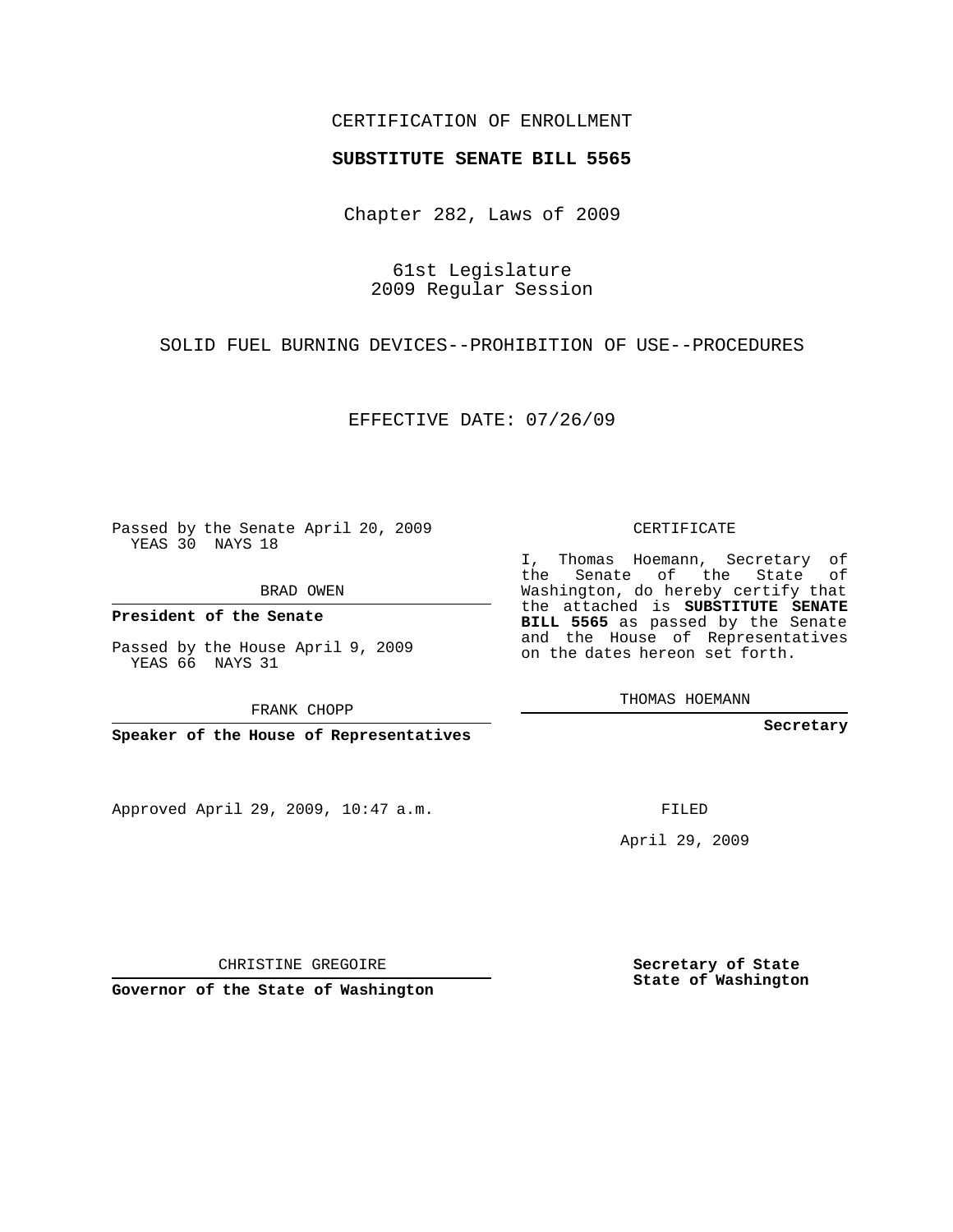## **SUBSTITUTE SENATE BILL 5565** \_\_\_\_\_\_\_\_\_\_\_\_\_\_\_\_\_\_\_\_\_\_\_\_\_\_\_\_\_\_\_\_\_\_\_\_\_\_\_\_\_\_\_\_\_

\_\_\_\_\_\_\_\_\_\_\_\_\_\_\_\_\_\_\_\_\_\_\_\_\_\_\_\_\_\_\_\_\_\_\_\_\_\_\_\_\_\_\_\_\_

AS AMENDED BY THE HOUSE

Passed Legislature - 2009 Regular Session

**State of Washington 61st Legislature 2009 Regular Session By** Senate Environment, Water & Energy (originally sponsored by Senator Rockefeller)

READ FIRST TIME 02/25/09.

 1 AN ACT Relating to limiting the use of certain solid fuel burning 2 devices; and amending RCW 70.94.477.

3 BE IT ENACTED BY THE LEGISLATURE OF THE STATE OF WASHINGTON:

 4 **Sec. 1.** RCW 70.94.477 and 1995 c 205 s 2 are each amended to read 5 as follows:

6 (1) Unless allowed by rule( $(\tau)$ ) under chapter 34.05 RCW, a person 7 shall not cause or allow any of the following materials to be burned in 8 any residential solid fuel burning device:

- 9 (a) Garbage;
- 10 (b) Treated wood;
- 11 (c) Plastics;
- 12 (d) Rubber products;
- 13 (e) Animals;
- 14 (f) Asphaltic products;
- 15 (g) Waste petroleum products;
- 16 (h) Paints; or

17 (i) Any substance, other than properly seasoned fuel wood, which 18 normally emits dense smoke or obnoxious odors.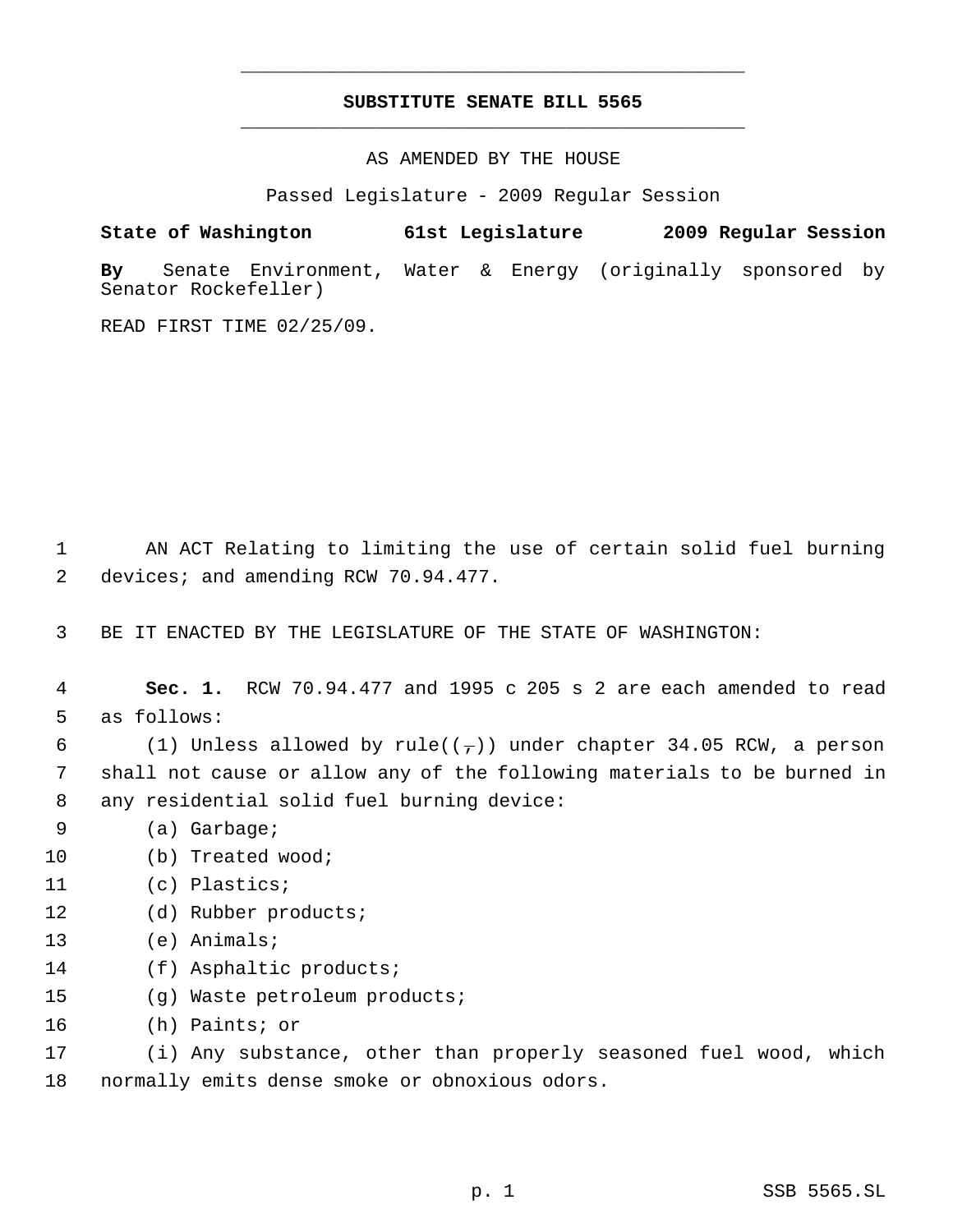1 (2) ((For the sole purpose of a contingency measure to meet the 2 requirements - of)) To achieve and maintain attainment in areas of 3 nonattainment for fine particulates in accordance with section 4 172(((+e)(9))) of the federal clean air act, a local air pollution 5 control authority or the department may, after meeting requirements in 6 subsection (3) of this section, prohibit the use of solid fuel burning 7 devices, except: 8 (a) Fireplaces as defined in RCW 70.94.453(3)( $(\frac{1}{7})$ ); 9 (b) Wood stoves meeting the standards set forth in RCW 10 ((70.94.457)) 70.94.473(1)(b); or 11 (c) Pellet stoves ((either certified or issued an exemption by the 12 United States environmental protection agency in accordance with Title 13 40, Part 60 of the code of federal regulations, if the United States 14 environmental protection agency, in consultation with)). 15 (3) Prior to prohibiting the use of solid fuel burning devices 16 under subsection (2) of this section, the department ((and)) or the 17 local air pollution control authority ((makes)) must: 18 (a) Seek input from any city, county, or jurisdictional health 19 department affected by the proposal to prohibit the use of solid fuel 20 burning devices; and 21 (b) Make written findings that: 22  $((a))$   $(i)$  The area ((has failed to make reasonable further 23  $program$   $\frac{1}{2}$   $\frac{1}{2}$   $\frac{1}{2}$   $\frac{1}{2}$   $\frac{1}{2}$   $\frac{1}{2}$   $\frac{1}{2}$   $\frac{1}{2}$   $\frac{1}{2}$   $\frac{1}{2}$   $\frac{1}{2}$   $\frac{1}{2}$   $\frac{1}{2}$   $\frac{1}{2}$   $\frac{1}{2}$   $\frac{1}{2}$   $\frac{1}{2}$   $\frac{1}{2}$   $\frac{1}{2}$   $\frac{1}{2}$   $\frac{1}{2}$   $\frac{$ 24 standard)) is designated as an area of nonattainment for fine 25 particulate matter by the United States environmental protection 26 agency, or is in maintenance status under that designation; (( $\alpha$ nd  $(27 + b)$ ) (ii) Emissions from solid fuel burning devices ((from -a 28 particular geographic)) in the area are a major contributing factor 29 ((to such failure to make reasonable further progress or attain or 30 maintain a)) for violating the national ambient air quality standard 31 for fine particulates; and 32 (iii) The area has an adequately funded program to assist low-33 income households to secure an adequate source of heat, which may 34 include wood stoves meeting the requirements of RCW 70.94.453(2). 35 (4) If and only if the nonattainment area is within the 36 jurisdiction of the department and the legislative authority of a city 37 or county within the area of nonattainment formally expresses concerns 38 with the department's written findings, then the department must